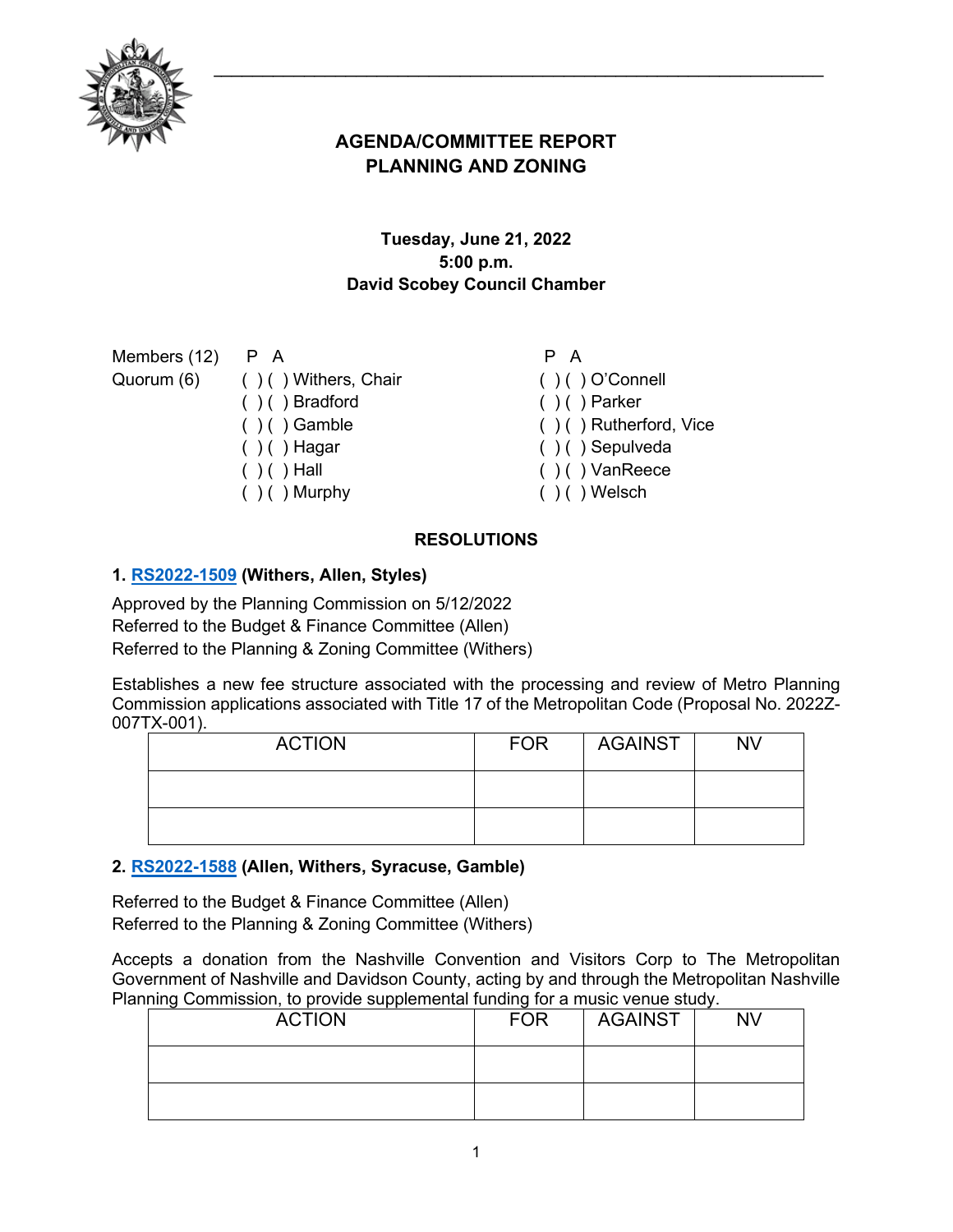### **3. [RS2022-1589](http://nashville.legistar.com/gateway.aspx?m=l&id=/matter.aspx?key=14644) (Allen, Withers, Syracuse, Gamble)**

Referred to the Budget & Finance Committee (Allen) Referred to the Planning & Zoning Committee (Withers)

Accepts a donation from the Nashville Area Chamber of Commerce to The Metropolitan Government of Nashville and Davidson County, acting by and through the Metropolitan Nashville Planning Commission, to provide supplemental funding for a music venue study.

| <b>ACTION</b> | <b>FOR</b> | <b>AGAINST</b> | <b>NV</b> |
|---------------|------------|----------------|-----------|
|               |            |                |           |
|               |            |                |           |

### **4. [RS2022-1601](http://nashville.legistar.com/gateway.aspx?m=l&id=/matter.aspx?key=14634) (O'Connell, Withers, Young)**

Approved by the Planning Commission 5/23/2022

Referred to the Planning and Zoning Committee (Withers)

Referred to the Transportation & Infrastructure Committee (Young)

Amends Ordinance No. BL2020-353, as amended, to authorize The Metropolitan Government of Nashville and Davidson County to accept an additional fire hydrant assembly, for property located at 810 Division Street (MWS Project Nos. 20-SL-59 and 20-WL-139 and Proposal Nos. 2020M-044ES-002 and 2022M-078ES-001).

| <b>ACTION</b> | <b>FOR</b> | <b>AGAINST</b> | <b>NV</b> |
|---------------|------------|----------------|-----------|
|               |            |                |           |
|               |            |                |           |

# **BILLS ON SECOND READING**

#### **5. [BL2022-1255](http://nashville.legistar.com/gateway.aspx?m=l&id=/matter.aspx?key=14461) as amended (O'Connell, Allen, Withers, Bradford)**

Approved by the Planning Commission on 6/15/2022

Referred to the Budget & Finance Committee (Allen)

Referred to the Planning and Zoning Committee (Withers)

Referred to the Public Facilities, Arts, & Culture Committee (Bradford)

Approves an agreement for a greenway conservation easement by and between PRII/SH Peabody Union Apartments Owner, LLC and the Metropolitan Government. (Proposal No. 2022M-023AG-001).

| <b>ACTION</b> | <b>FOR</b> | <b>AGAINST</b> | <b>NV</b> |
|---------------|------------|----------------|-----------|
|               |            |                |           |
|               |            |                |           |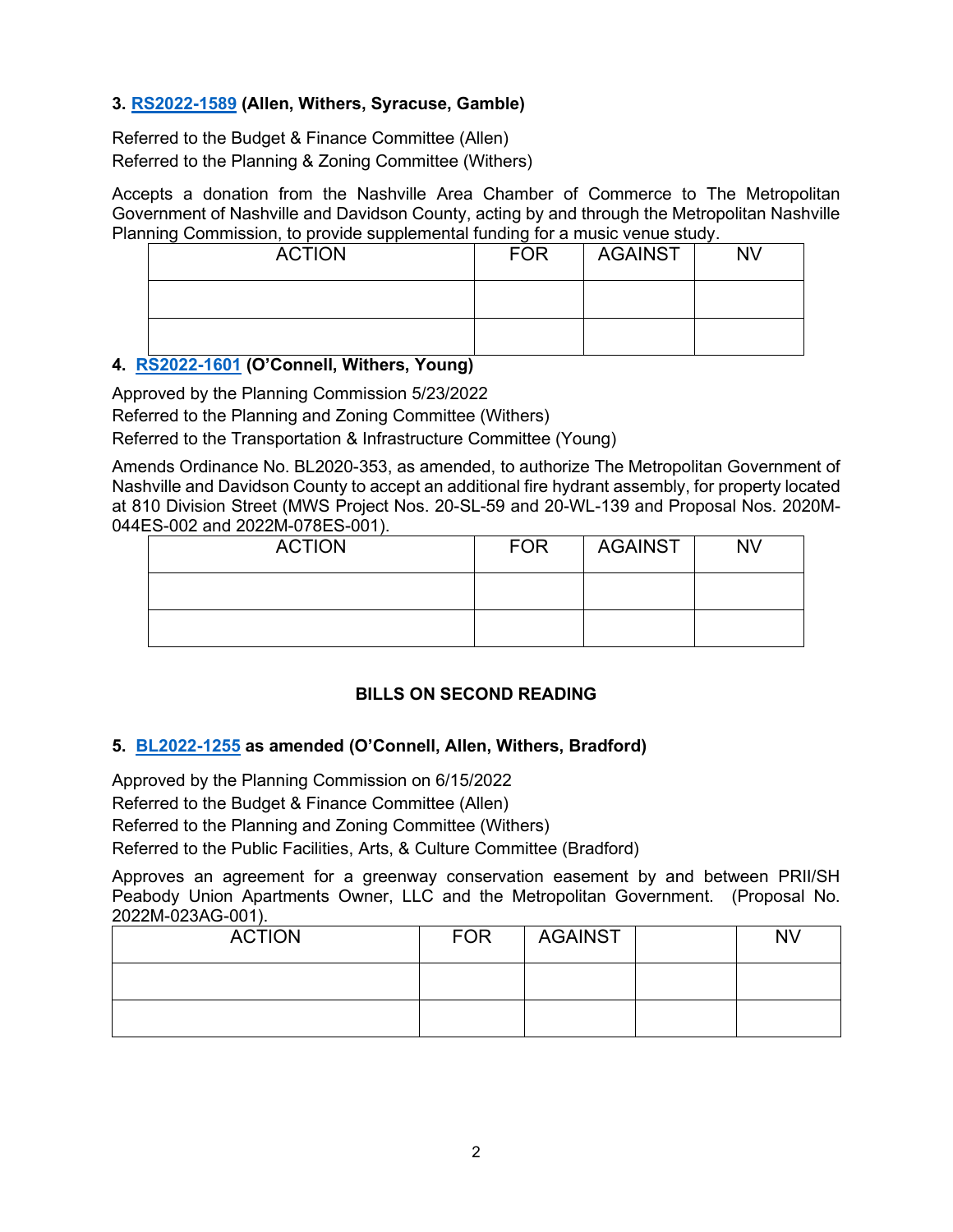# **6. [BL2022-1272](http://nashville.legistar.com/gateway.aspx?m=l&id=/matter.aspx?key=14521) (Hancock, Allen, Withers, Evans)**

Referred to the Budget & Finance Committee (Allen) Referred to the Planning & Zoning Committee (Withers) Referred to the Public Health & Safety Committee (Evans)

Approves a lease agreement between the Metropolitan Government of Nashville and Davidson County by and through the Mayor's Office of Emergency Management and the Department of General Services and the Community Resource Center for use of a warehouse at 801 Anderson Lane, Madison, TN 37115 (Parcel No. 04300002600) (Proposal No. 2022M-022AG-001).

| <b>ACTION</b> | <b>FOR</b> | <b>AGAINST</b> | <b>NV</b> |
|---------------|------------|----------------|-----------|
|               |            |                |           |
|               |            |                |           |

# **7. [BL2022-1275](http://nashville.legistar.com/gateway.aspx?m=l&id=/matter.aspx?key=14604) (Syracuse, Allen, Withers & Others)**

Referred to the Budget & Finance Committee (Allen)

Referred to the Planning & Zoning Committee (Withers)

Referred to the Public Facilities, Arts, & Culture Committee (Bradford)

Referred to the Transportation & Infrastructure Committee (Young)

Accepts a greenway conservation easement, on certain property located at 433 Opry Mills Drive (Parcel No. 07300001700) owned by Opry Mills Mall Limited Partnership (Proposal No. 2022M-024AG-001).

| <b>ACTION</b> | <b>FOR</b> | AGAINST | <b>NV</b> |
|---------------|------------|---------|-----------|
|               |            |         |           |
|               |            |         |           |

#### **8. [BL2022-1278](http://nashville.legistar.com/gateway.aspx?m=l&id=/matter.aspx?key=14524) (Evans, Withers, Young)**

Approved by the Planning Commission 5/9/2022 Referred to the Planning & Zoning Committee (Withers) Referred to the Transportation & Infrastructure Committee (Young)

Authorizes The Metropolitan Government of Nashville and Davidson County to negotiate and accept permanent easements for the Jacksons Valley Road Stormwater Improvement Project for six properties located on Jacksons Valley Road, (Project No. 22-SWC-196 and Proposal No. 2022M-073ES-001).

| <b>ACTION</b> | <b>FOR</b> | <b>AGAINST</b> | <b>NV</b> |
|---------------|------------|----------------|-----------|
|               |            |                |           |
|               |            |                |           |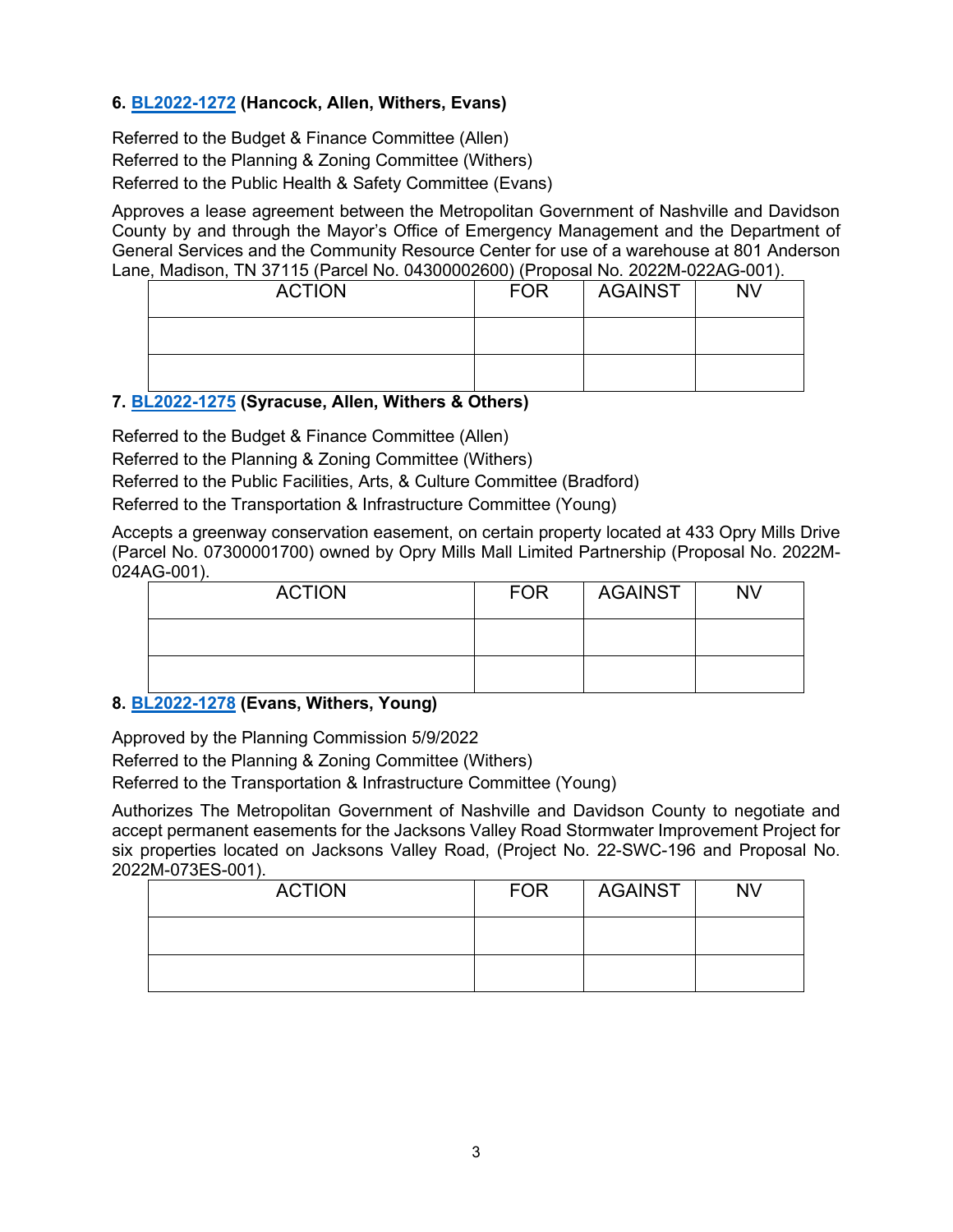# **9. [BL2022-1279](http://nashville.legistar.com/gateway.aspx?m=l&id=/matter.aspx?key=14522) (O'Connell, Withers, Young)**

Approved by the Planning Commission 4/29/2022 Referred to the Planning & Zoning Committee (Withers) Referred to the Transportation & Infrastructure Committee (Young)

Authorizes The Metropolitan Government of Nashville and Davidson County to abandon existing sanitary sewer main, sanitary sewer manhole, and easement rights, and to rehabilitate sanitary sewer main and sanitary sewer manholes, for eight properties located at Lebanon Pike, Rucker Avenue, White Avenue and former Alley #2058, also known as Lebanon Pike 7-Eleven (MWS Project No. 21-SL-238 and Proposal No. 2022M-072ES-001).

| <b>ACTION</b> | <b>FOR</b> | <b>AGAINST</b> | <b>NV</b> |
|---------------|------------|----------------|-----------|
|               |            |                |           |
|               |            |                |           |

# **10. [BL2022-1280](http://nashville.legistar.com/gateway.aspx?m=l&id=/matter.aspx?key=14523) (VanReece, Withers, Young)**

Approved by the Planning Commission 5/9/2022

Referred to the Planning & Zoning Committee (Withers)

Referred to the Transportation & Infrastructure Committee (Young)

Authorizes The Metropolitan Government of Nashville and Davidson County to accept new water and sanitary sewer mains, fire hydrant assembly, sanitary sewer manholes and easements and to relocate a fire hydrant assembly, for property located 115 Hart Lane, (MWS Project Nos. 21- WL-106 and 21-SL-260 and Proposal No. 2022M-074ES-001).

| <b>ACTION</b> | <b>FOR</b> | <b>AGAINST</b> | <b>NV</b> |
|---------------|------------|----------------|-----------|
|               |            |                |           |
|               |            |                |           |

# **11. [BL2022-1281](http://nashville.legistar.com/gateway.aspx?m=l&id=/matter.aspx?key=14525) (Rutherford, Withers, Young)**

Approved by the Planning Commission 5/9/2022

Referred to the Planning & Zoning Committee (Withers)

Referred to the Transportation & Infrastructure Committee (Young)

Authorizes The Metropolitan Government of Nashville and Davidson County to accept new sanitary sewer mains, sanitary sewer manholes, fire hydrant assembly and easements, for property located at 5215 Blue Hole Road (MWS Project Nos. 21-SL-200 and 21-WL-86 and Proposal No. 2022M-071ES-001).

| <b>ACTION</b> | <b>FOR</b> | AGAINST | <b>NV</b> |
|---------------|------------|---------|-----------|
|               |            |         |           |
|               |            |         |           |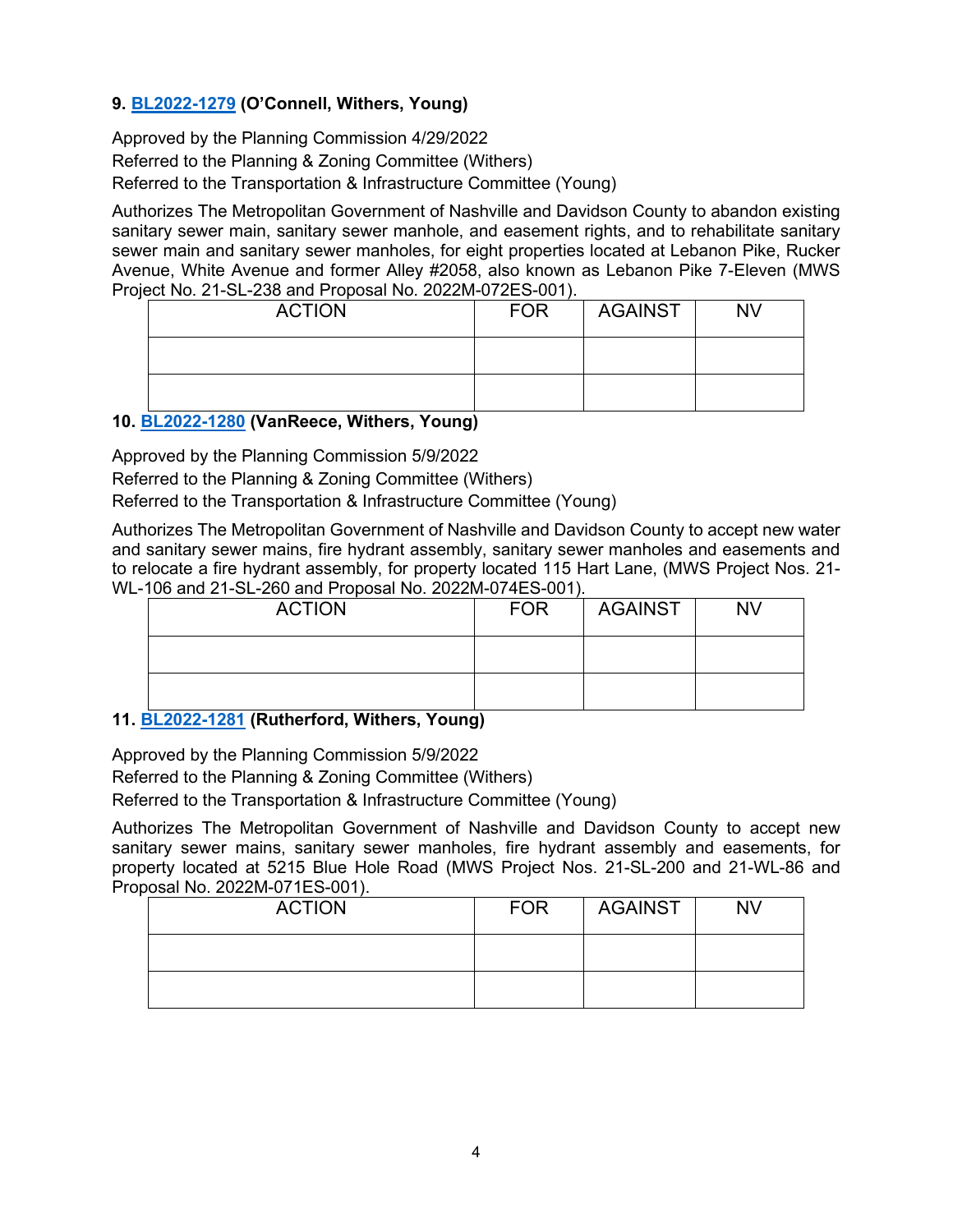# **12. [BL2022-1282](http://nashville.legistar.com/gateway.aspx?m=l&id=/matter.aspx?key=14607) (O'Connell, Withers, Young)**

Approved by the Planning Commission 5/11/2022 Referred to the Planning & Zoning Committee (Withers) Referred to the Transportation & Infrastructure Committee (Young)

Authorizes The Metropolitan Government of Nashville and Davidson County to abandon existing public water main and fire hydrant assemblies, and to accept new public water main and fire hydrant assemblies, for two properties located at 1506 Church Street and 215 15th Avenue North, also known as Church Street Residences (MWS Project No. 20-WL-118 and Proposal No. 2022M-077ES-001).

| <b>ACTION</b> | <b>FOR</b> | <b>AGAINST</b> | <b>NV</b> |
|---------------|------------|----------------|-----------|
|               |            |                |           |
|               |            |                |           |

# **13. [BL2022-1283](http://nashville.legistar.com/gateway.aspx?m=l&id=/matter.aspx?key=14601) (Toombs, Withers, Young)**

Approved by the Planning Commission 5/11/2022

Referred to the Planning & Zoning Committee (Withers)

Referred to the Transportation & Infrastructure Committee (Young)

Authorizes The Metropolitan Government of Nashville and Davidson County to accept a public fire hydrant assembly and easement, for three properties located at 500 W. Trinity Lane and W. Trinity Lane (unnumbered), also known as Word 18 Townhomes (MWS Project No. 21-WL-79 and Proposal No. 2022M-075ES-001).

| <b>ACTION</b> | <b>FOR</b> | AGAINST | <b>NV</b> |
|---------------|------------|---------|-----------|
|               |            |         |           |
|               |            |         |           |

# **14. [BL2022-1284](http://nashville.legistar.com/gateway.aspx?m=l&id=/matter.aspx?key=14602) (Murphy, Withers, Young)**

Approved by the Planning Commission 5/11/2022 Referred to the Planning & Zoning Committee (Withers) Referred to the Transportation & Infrastructure Committee (Young)

Authorizes The Metropolitan Government of Nashville and Davidson County to abandon existing sanitary sewer main, sanitary sewer manhole and easements, and to accept new sanitary sewer main, sanitary sewer manholes and easements, for property located at 245 Ensworth Place, (MWS Project No. 22-SL-42 and Proposal No. 2022M-076ES-001).

| <b>ACTION</b> | <b>FOR</b> | AGAINST | <b>NV</b> |
|---------------|------------|---------|-----------|
|               |            |         |           |
|               |            |         |           |